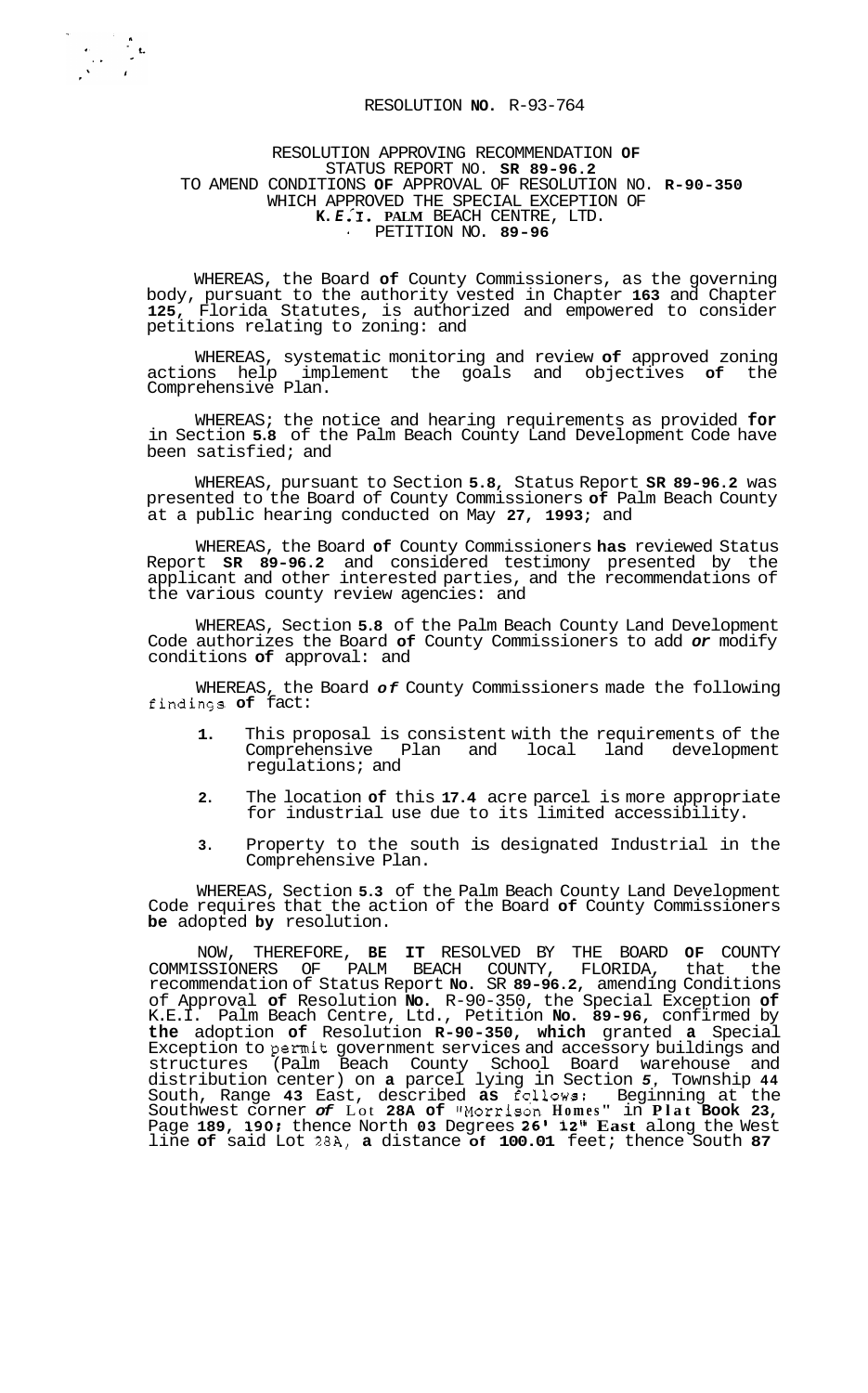$\cdot$  . **i** 

> Degrees *33' .OO1l* East, long the North line **of** said Lot 28A, a distance of 153.75 feet: thence North 03 Degrees 26' 12" East along the West line **of** Government Lot 3 of said Section 5, a distance **of**  598.21 feet to a point on the Southwest corner of a parcel described in Official Record Book 1872 at page 618; thence South 87 Degrees 33' 00" East along the South boundary line of said parcel for 138.00 feet: thence South *03* Degrees 26' 12" West along the westerly boundary line of a parcel of land described in Official Records Book 1891 at Page 12 for **10.00** feet; thence South <sup>87</sup> Degrees 33' 00" East along the Southerly boundary line of said parcel **for** 200.31 feet; thence North 03 Degrees 31' 45" East along the Easterly boundary line of said parcel for 139.18 feet to a point on the southerly right-of-way line of the West Palm Beach Canal (said point being on the arc of a curve with a radial line thru said point bearing North 24 Degrees 08' 51" East) ; thence Southeasterly along the arc of said curve to the right having a radius **of** 2764.91 feet and a central angle **of** *07* Degrees 42' **52"**  for an arc distance **of** 372.27 feet to a point on the West line of the East 1/2 **of** said Government Lot 3 (said line also known as the West boundary line of "Oak Ridge", an unrecorded subdivision: thence South 03 Degrees 37' 18" West along said line for 846.98 feet **to** a point on the northerly line of the right-of-way described in Deed Book 931 at Pages 19 and 21; thence North *87* Degrees 33' *00"* West along said North line, **a** distance **of** 337.35 feet to a point of intersection with the Northerly projection of the East line **of** Lot 14, \*\*Morrison Suburban Development", Plat Book 20 Page **40** thence South 03 Degrees 26' lZ1\* West along said projection line and the East line thereof, a distance of 223.88 feet; thence North <sup>87</sup>Degrees **33'** *00"* West along the South line of the North 1/2 of said Lot 14 and the Westerly projection thereof, a distance **of**  336.81 feet to a point of intersection with the East line of Lot 79 of "Morrison Homes"; thence South 03 Degrees 26' 12" West along said East line, a distance **of** 21.46 feet to the Southeast corner thereof; thence North 87 Degrees *33' 0011* West along the South line of said Lot 79, a distance of 100.00 feet; thence North 02 Degrees 27' 00" East, a distance of 179.30 feet to the Northwest corner of said Lot 79; thence North 87 Degrees 33' *00"* West along the North line of Lot 80 of said "Morrison Homes", a distance of 50.66 feet to a point of intersection with the Southerly projection of the West line **of** Lots 77 and 78 of said "Morrison Homes " ; thence North 03 Degrees 26' 12" East: along said projection line and the West line thereof , **a** distance of 246.03 feet to the Point of Beginning. , being located on the southeast and northeast sides of intersection of Gun Club Road and Farmdale Road and bounded on the north by the Palm Beach Canal in the IL-Light Industrial Zoning District, is approved, subject to the following conditions:

- 1. The petitioner shall comply with all previous conditions of approval unless expressly modified herein.
- 2. Subsequent to final site plan approval for the Special Exception which allows government services and accessory buildings and structures (Palm Beach County **School** Board warehouse and distribution center), the Future Land **Use**